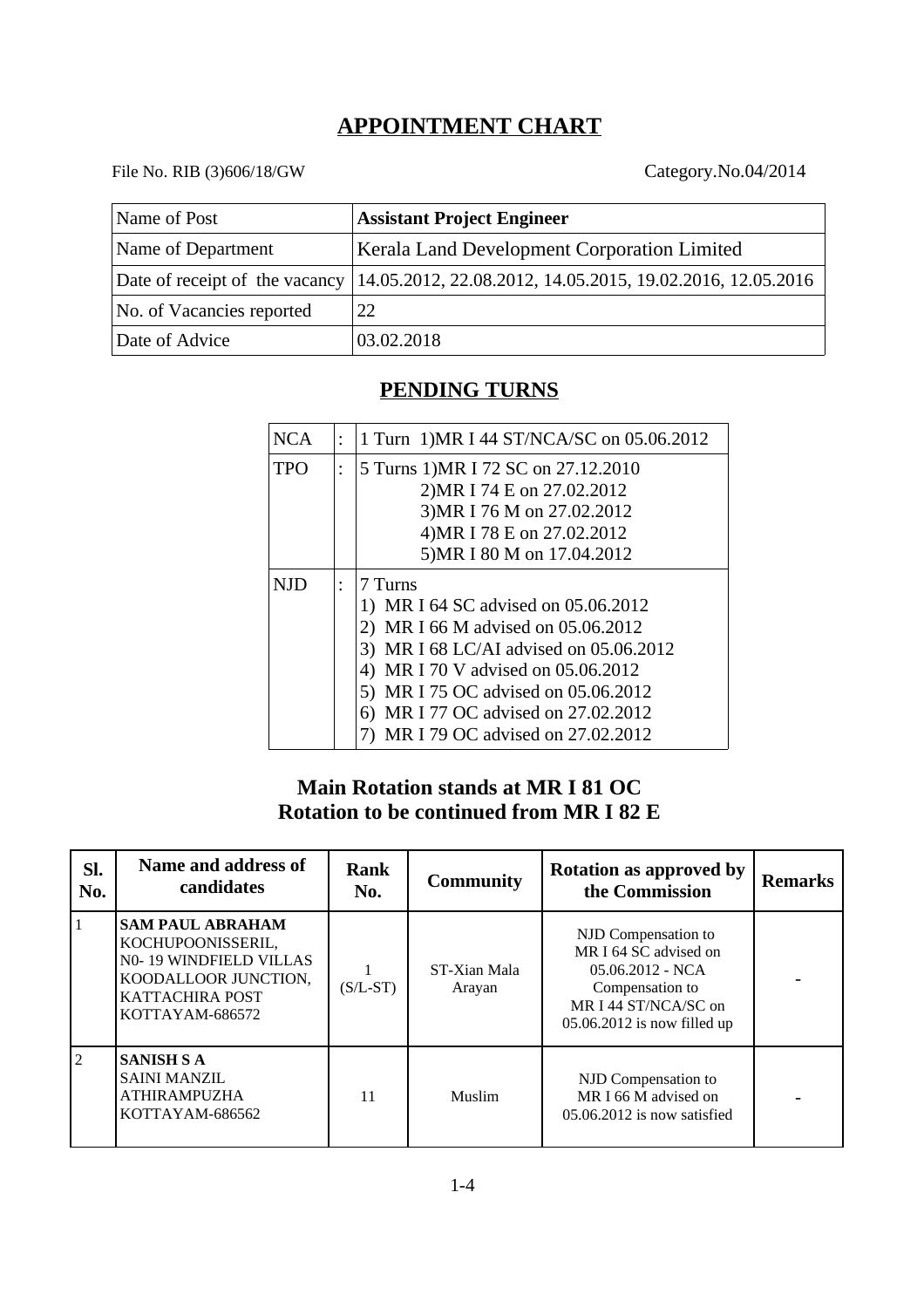| $\overline{3}$ | <b>AMAL VA</b><br><b>VALAVUNKAL HOUSE</b><br>NORTH ARYAD PO<br>ALAPPUZHA-688538                                                                              | 22                         | Latin Catholic   | NJD Compensation to<br>MR I 68 LC/AI advised on<br>05.06.2012 is now satisfied |  |
|----------------|--------------------------------------------------------------------------------------------------------------------------------------------------------------|----------------------------|------------------|--------------------------------------------------------------------------------|--|
| $\overline{4}$ | <b>RESHMAM</b><br>MALIYEKKAL PARAMBIL<br><b>HOUSE</b><br>ERAVIMANGALAM PO,<br>MALAPPURAM-679340.                                                             | 5                          | Viswakarma-Asari | NJD Compensation to<br>MR I 70 V advised on<br>05.06.2012 is now satisfied     |  |
| 5              | <b>ARAVIND G</b><br><b>REVATHY</b><br>VP 1/1439,<br><b>H S NO-189A</b><br>RADHAKRISHNA LANE<br>VAZHAYILA<br>PEROORKADA PO<br>THIRUVANATHAPURAM<br>PIN-695005 | $\mathbf{1}$               |                  | NJD Compensation to<br>MR I 75 OC advised on<br>05.06.2012 is now satisfied    |  |
| $\,6\,$        | <b>PARVATHIS</b><br><b>KAVERI</b><br>PONNAD PO<br><b>MANNANCHERRY</b><br>ALAPPUZHA-688538.                                                                   | 2                          |                  | NJD Compensation to<br>MR I 77 OC advised on<br>27.02.2012 is now satisfied    |  |
| $\overline{7}$ | <b>ARJUN J S</b><br>KIZHAKKAYIL HOUSE<br><b>THIKKODI</b><br>20TH MILE<br><b>CHINGAPURAM POST</b><br>CALICUT-673529                                           | 3                          | Thiyya           | NJD Compensation to<br>MR I 79 OC advised on<br>27.02.2012 is now satisfied    |  |
| 8              | <b>GEETHU G</b><br><b>SURABHI HOUSE</b><br><b>KARIMBIL BHAGOM</b><br>PAMPADY PO<br>KOTTAYAM-686502                                                           | $\mathbf{1}$<br>$(S/L-SC)$ | SC-Mannan        | MR I 72 SC TPO on 27.12.2010<br>is now satisfied                               |  |
| $\overline{9}$ | <b>RENJITH V R</b><br>VADAKKUDAN HOUSE<br>PALAZHI,<br>(VIA) PUDUKAD<br><b>THRISSUR-680301</b>                                                                | 7                          | Ezhava           | <b>MRI 87 OC</b>                                                               |  |
| 10             | <b>SHEMEEMAUS</b><br>DARUL HUDA<br><b>JAWAHAR COLONY</b><br>EX-COLONY PO<br>THIRUVANANTHAPURAM<br>PIN-695562                                                 | 14                         | Muslim           | MR I 76 M TPO on 27.02.2012<br>is now satisfied                                |  |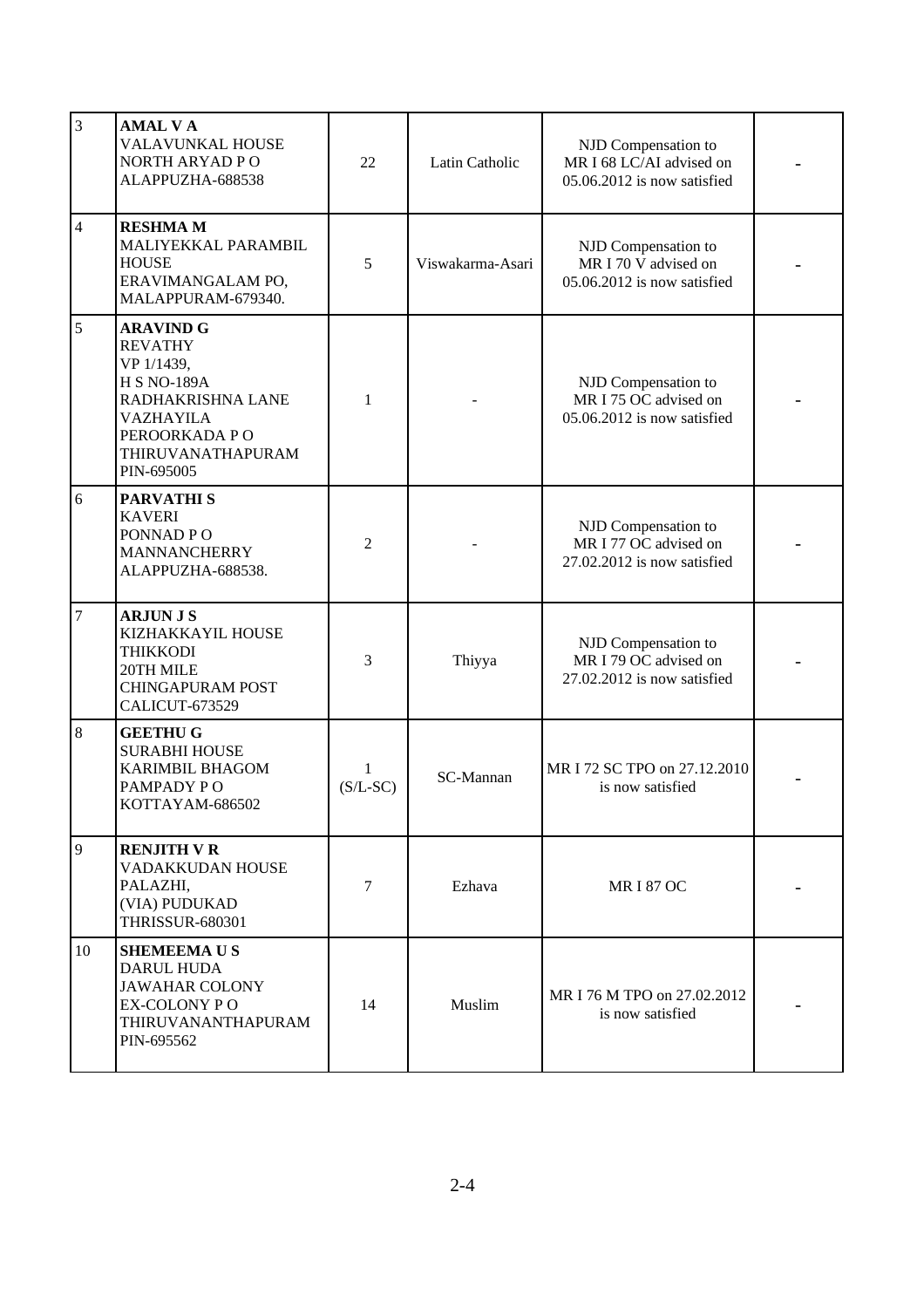| 11 | <b>SANGEETH S SABU</b><br><b>SANGEETHAM</b><br><b>ARAVUKAD</b><br>ALAPPUZHA-688004                                               | 12                           | Ezhava    | <b>MRI 95 OC</b>                                |  |
|----|----------------------------------------------------------------------------------------------------------------------------------|------------------------------|-----------|-------------------------------------------------|--|
| 12 | <b>EJASPJ</b><br>MNRA 152, SL-3<br>MATHER NAGAR,<br><b>SOUTH KALAMASSERY</b><br>CHANGAMPUZHA NAGAR PO,<br>ERNAKULAM-682033       | 43                           | Muslim    | MR I 80 M TPO on 17.04.2012<br>is now satisfied |  |
| 13 | <b>ATHULYA DAS A S</b><br><b>ANJANAM</b><br>VALIYAKALAM<br><b>ERAVOOR</b><br><b>ARYANAD</b><br>THIRUVANANTHAPURAM<br>PIN-695542  | 16                           | Ezhava    | MR I 74 E TPO on 27.02.2012<br>is now satisfied |  |
| 14 | <b>JUSTIN THOMAS T</b><br>THAIKKATTIL HOUSE<br><b>FATHIMA ROAD</b><br><b>KOTTEKAD</b><br><b>KUTTUR</b><br><b>THRISSUR-680013</b> | 4                            |           | <b>MRI 83 OC</b>                                |  |
| 15 | <b>ARUNI K VENU</b><br>KOOTTALA HOUSE<br><b>KULAYIDAM</b><br><b>CHERUVALOOR</b><br><b>THRISSUR-680308</b>                        | $\overline{2}$<br>$(S/L-SC)$ | SC-Pulaya | <b>MRI 84 SC</b>                                |  |
| 16 | <b>GEOCHAN ANTONY</b><br><b>ERESSERIL</b><br>KARUKAYIL WARD<br>THATHAMPALLY<br>ALAPPUZHA-688013                                  | 6                            |           | <b>MRI 85 OC</b>                                |  |
| 17 | <b>SONY SANJEEV</b><br>SHANMUGHA VILASAM<br>PUTHENNADA NAGAR-184<br>THEKKEVILA PO,<br>KOLLAM-691016                              | 21                           | Ezhava    | MR I 78 E TPO on 27.02.2012<br>is now satisfied |  |
| 18 | <b>SREELAKSHMI M G</b><br><b>ONAM PALLIL</b><br>THEKKETHIL<br>MADANTHACODU<br>NELLIMUKKU PO<br>KOLLAM-691509                     | 8                            |           | <b>MRI 89 OC</b>                                |  |